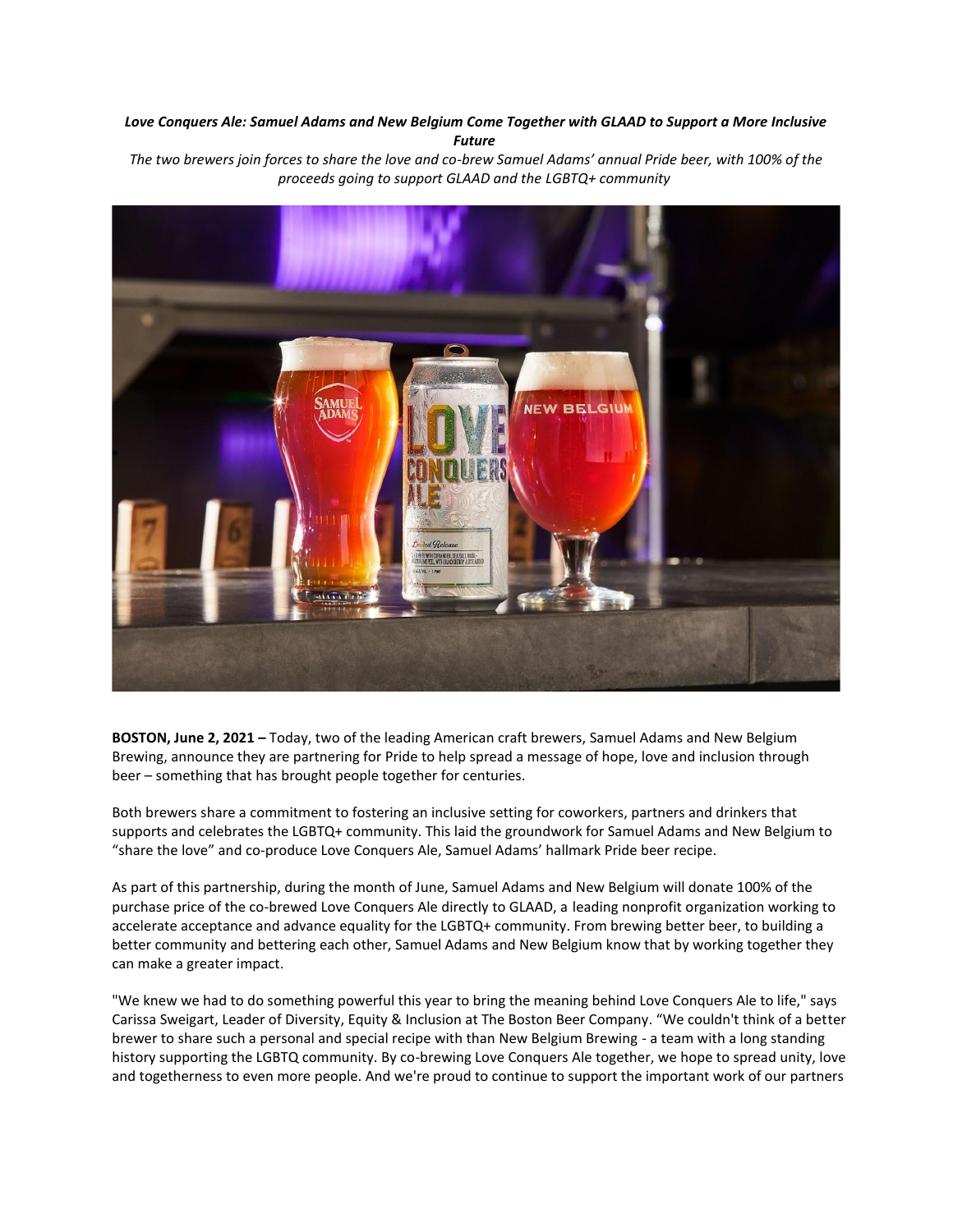at GLAAD, who are at the forefront of change, as we celebrate our peers as members and allies of the LGBTQ+ community."

"Beer is universal, represented across countries, cultures, and people. Our ongoing work is to make sure that beer represents and celebrates everyone, both inside and outside our industry," says Patrice M. Palmer, New Belgium's Diversity, Equity, and Inclusion Specialist. "New Belgium was the first craft brewery recognized by the Human Rights Campaign as one of the Best Places to Work for LGBTQ+ Equality, and our "Brewed for All'' mentality informs our efforts to support and advocate for the LGBTQ+ community. We're happy to join Samuel Adams in co-brewing Love Conquers Ale this year to support GLAAD's important work to increase awareness, visibility, and acceptance of the LGBTQ+ community all year round."

## **BEHIND THE BEER: LOVE CONQUERS ALE**

First brewed in 2017, Love Conquers Ale has always intended to do what beer does best: bring people together. Samuel Adams Boston Brewery coworkers first concepted the Blackberry Basil Lime Gose for a Pride celebration at the brewery. Love Conquers Ale, brewed by and for the LGBTQ+ community, is meant to represent the spirit of Pride and brings unique ingredients together harmoniously to create a beautiful beer. The bright fruit notes, refreshingly light body and pink hues make it the perfect brew to celebrate love. To grow the reach and impact of this special beer, in 2021 Samuel Adams connected with New Belgium Brewing Company to share the love, based on New Belgium's leadership on LGBTQ+ equity and advocacy.

During the month of June, Love Conquers Ale will be available for drinkers to purchase at the following locations:

- Samuel Adams Boston Brewery and Tap Room
- Samuel Adams Cincinnati Tap Room
- New Belgium's San Francisco Tap Room
- New Belgium's Denver Pilot Brewery and Fort Collins Tasting Room

More information can be found at the following links: [Samuel Adams](https://www.samueladams.com/loveconquersall) | [New Belgium](https://www.newbelgium.com/beer/direct-shipping/love-conquers-ale/)

Love Conquers Ale will be available in 4-pack 16oz cans and Samuel Adams and New Belgium will donate 100% of the purchase price of every 4-pack to GLAAD during the month of June.\*

#### **BRINGING MORE INCLUSIVITY TO THE BEER INDUSTRY AT QUEER BEER FEST**

Samuel Adams and New Belgium will also celebrate their shared commitment to the LGBTQ+ community through beer at [Hop Culture's Queer Beer Fest](https://www.hopculture.com/queer-beer-fest-hop-culture-samuel-adams/), which will be held virtually on Saturday, June 5th. The event aims to capture the unique, vibrant and diverse voices of the queer community and build a stronger culture of inclusivity in the beer industry.

#### **ABOUT SAMUEL ADAMS**

Samuel Adams is a leading independent, American craft brewer that helped to launch the craft beer revolution. The brewery began in 1984 when Founder and Brewer Jim Koch used a generations-old family recipe to brew beer in his kitchen. Inspired and unafraid to challenge conventional thinking about beer, Jim brought the recipe to life with hopes drinkers would appreciate the complex, full-flavor and started sampling the beer in Boston. He named the flagship brew Samuel Adams Boston Lager in recognition of one of our nation's founding fathers, a revolutionary man of independent and pioneering spirit. Today, Samuel Adams is one of the world's most awarded breweries and remains focused on crafting the highest quality beers through innovation and experimentation in the relentless pursuit of better. Samuel Adams remains dedicated to elevating and growing the American craft beer industry overall, including providing education and support for entrepreneurs and fellow brewers through its philanthropic program, Brewing the American Dream, which helps others pursue their American Dream. For more information, visi[t](http://www.samueladams.com/) [www.SamuelAdams.com.](http://www.samueladams.com/)

#### **ABOUT NEW BELGIUM BREWING**

New Belgium Brewing is recognized as a leader in sustainability and social responsibility. Founded in 1991 in Fort Collins, Colorado, the company expanded to Asheville, North Carolina in 2016, Denver, Colorado in 2018, and San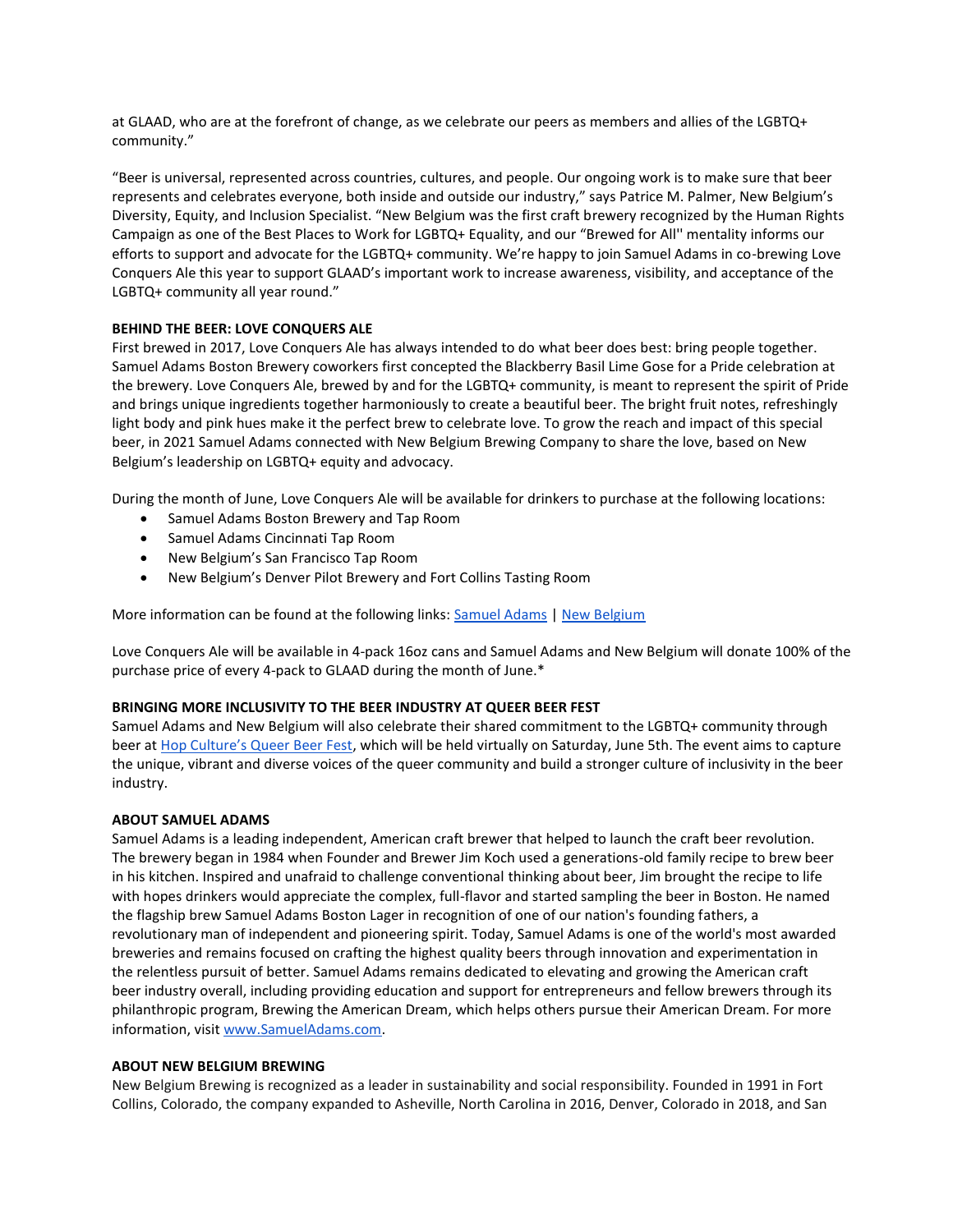Francisco, California in 2021, and is now the 4th largest craft brewery in the U.S. Dedicated to proving that business can be a force for good, New Belgium is a Certified B Corp and was the first brewery to join 1% for the Planet. The brewery has donated over \$29 million to charitable causes since 1991. New Belgium is famous for its flagship beer, Fat Tire Amber Ale, along with year-round favorites like Voodoo Ranger IPA, Sour IPA, and La Folie Sour Brown Ale; as well as an award-winning wood-aged sour program and innovative limited release beers. To learn more about the full product lineup and New Belgium's Human Powered Business model, visit NewBelgium.com.

### **CONTACT INFORMATION**

Samuel Adams PR Team[: SamAdamsPR@mullenlowe.com](mailto:SamAdamsPR@mullenlowe.com) New Belgium PR team: [newbelgium@bpimedia.com](mailto:newbelgium@bpimedia.com) ###

*\*The Boston Beer Company, Inc. will donate \$16 for every 4-pack of Love Conquers Ale 16oz cans sold at participating locations to GLAAD. For more information on GLAAD, please visit [https://www.glaad.org/.](https://www.glaad.org/) Maximum donation is \$50,000. Offer only valid at participating Sam Adams locations between June 1 - June 30, 2021.*

*\*New Belgium Brewing Company will donate 100% of the purchase price of each Love Conquers Ale 16oz can sold at participating locations to GLAAD. For more information on GLAAD, please visit [https://www.glaad.org/.](https://www.glaad.org/) Maximum donation is \$10,000. Offer only valid at participating New Belgium locations between June 1 - June 30, 2021.*

Additional Images below: